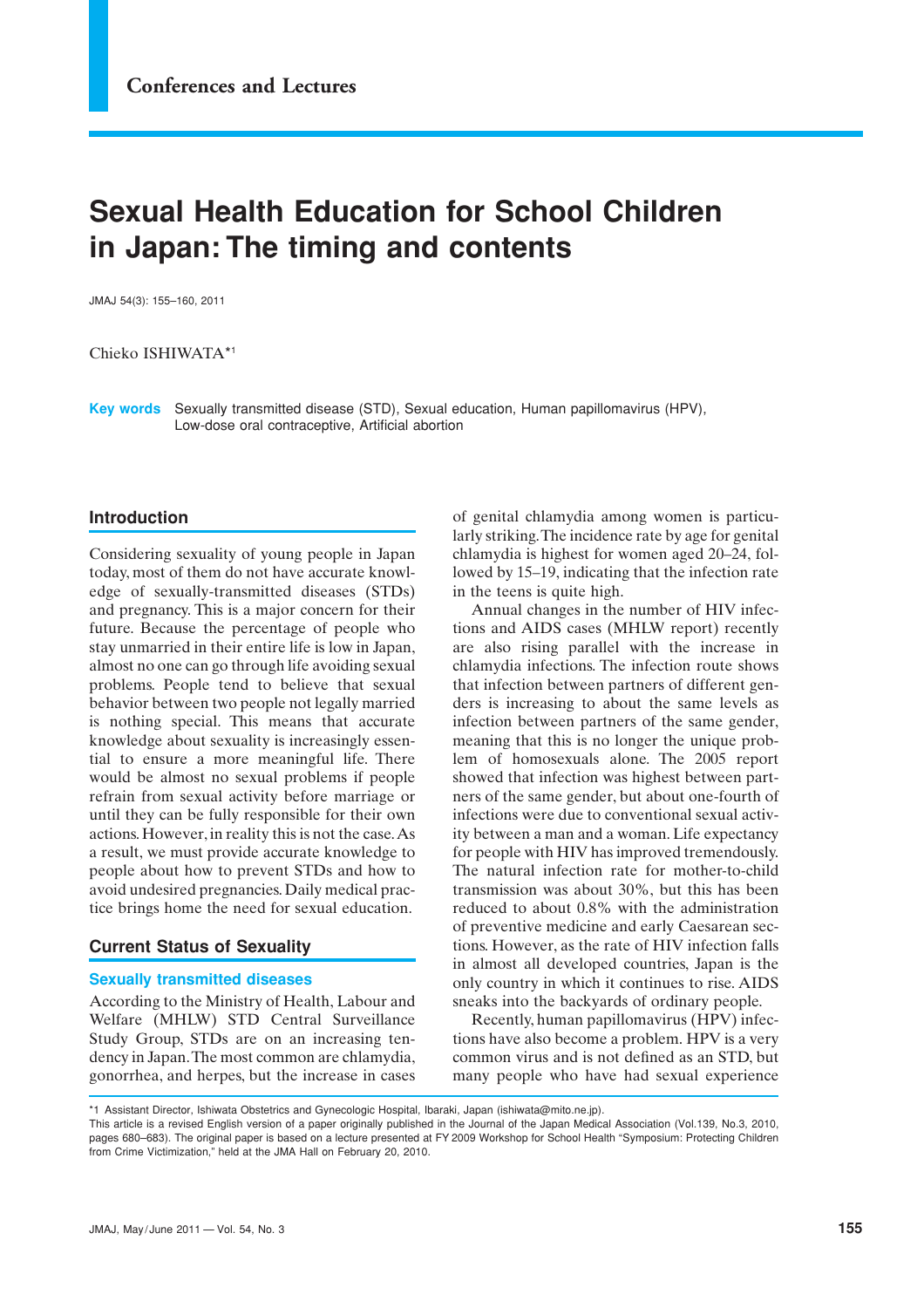have been infected with HPV at least once in their life. Sustained infection with a high-risk HPV can lead to uterine cervical cancer. Accordingly, uterine cervical cancer occurs more frequently the younger a woman is when she begins to have sex. Recently, the detection rate for uterine cervical cancer or pre-cancer conditions such as dysplasia and carcinomas in situ has risen among young people, and the mortality rate among them is also rising. A vaccine preventing HPV was recently developed and has begun to be given in more than 100 countries. The most effective time for HPV vaccine is before a person is infected with HPV, before they have had sexual experiences. For this reason, the vaccination is recommended for girls in their low teens. It began to be used in December 2009 in Japan. The cost of the vaccination is covered by the government or health insurance in many countries, but in Japan it is still a voluntary vaccination paid for with personal funds.<sup>\*2</sup>

Screening tests can detect uterine cervical cancer at an early stage, but the detection rate in Japan is still extremely low compared to other countries.

Many young people are ignorant of the facts that STDs can also be transmitted through oral sex with infected partner and that its diagnosis and treatment are difficult, and also do not know that condoms cannot prevent all kinds of STDs.

#### **Pregnancy and childbirth**

According to the MHLW's population statistics, 15,250 babies were born to women aged 19 or younger in 2007, accounting for 1.4% of all babies born. A review of the annual change with the birthrate in 1970 as the baseline shows that the birthrate is declining for women as a whole, but is rising markedly for women aged 16 or younger. The total number of reported artificial abortions in Japan is declining, but the figure turned upward from 1995 for women under the age of 20. However, this figure declined slightly through 2007 after peaking in 2001. The decline in the number of pregnant women has also likely had an impact.

Data in the catchment area for Ibaraki Prefecture Mito Health Center showed that artificial



**(nationwide)**

abortions for women under the age of 20 recently accounted for about 10% of all artificial abortions. Mid-term abortions from the twelfth week of pregnancy take a heavy toll both physically and economically, but accounted for 5.4% of all abortions in fiscal year 2006. Women under the age of 20 accounted for 16.5% of all abortions, but 28.3% of all mid-term abortions. We are currently in a situation in which the men who bear half of the responsibility suffer no physical impact, and there is also no social penalty.

#### **At What Point?**

Data indicates that women experience their first menstrual periods at a weight of 40–44 kg and the age of 10–14, with an average of 12.3 years  $\pm$  1.0 years, but there are individual differences. According to 2002 data from the Research Group on Sex Education in Tokyo Kindergartens, Elementary, Middle and High Schools, and Schools for Disabled Children, a cumulative 12.3% of boys in the third year (ages 14–15) of middle school had had sexual experience already,

<sup>\*2</sup> In April 2011, the national government and municipal governments began providing public funding for voluntary vaccination against cervical cancer. Female students in the first year (ages 12–13) of junior high school through to the first year (ages 15–16) of high school are eligible for the subsidy up until the end of March 2012.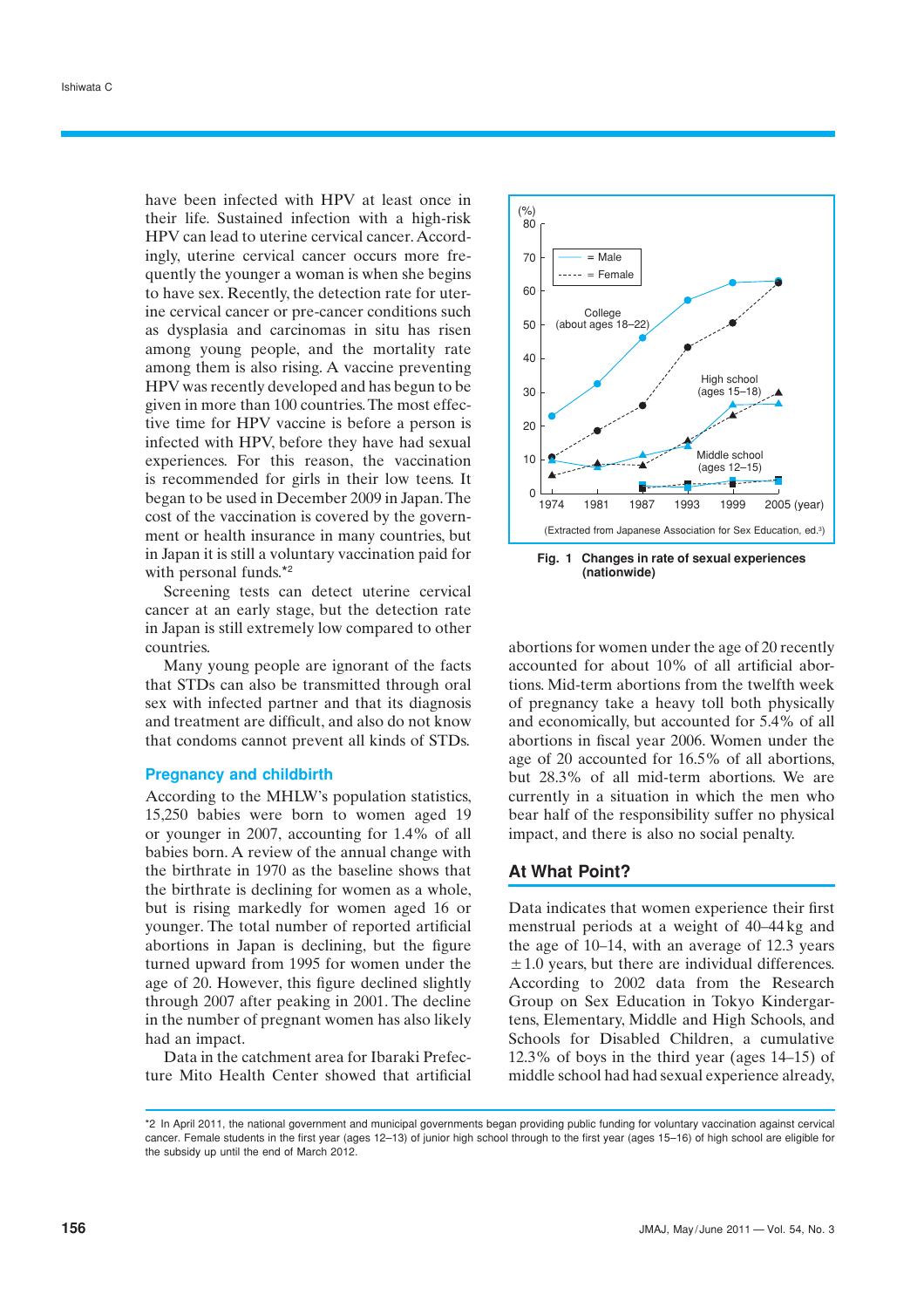|                                                                                                                                                                                                                                                                                                                                                                                                                                                                                                                                                  | Obstetrics and gynecology                                                                                                                                                                                                                                                                                                                                                                                                                                                                                                                                                                                                                                  |  |  |  |
|--------------------------------------------------------------------------------------------------------------------------------------------------------------------------------------------------------------------------------------------------------------------------------------------------------------------------------------------------------------------------------------------------------------------------------------------------------------------------------------------------------------------------------------------------|------------------------------------------------------------------------------------------------------------------------------------------------------------------------------------------------------------------------------------------------------------------------------------------------------------------------------------------------------------------------------------------------------------------------------------------------------------------------------------------------------------------------------------------------------------------------------------------------------------------------------------------------------------|--|--|--|
| Kindergarten                                                                                                                                                                                                                                                                                                                                                                                                                                                                                                                                     | • Value of life*<br>• Interacting with babies<br>• Touching animals to confirm their warmth<br>• Health (eating, sleeping, washing hands, gargling)<br>• Working cooperatively with friends<br>• Interacting with friends<br>• Physical measurements                                                                                                                                                                                                                                                                                                                                                                                                       |  |  |  |
| Lower grades of elementary<br>school (ages 6–8)                                                                                                                                                                                                                                                                                                                                                                                                                                                                                                  | • Importance of life, irreplaceable nature of life<br>• Education on self-respect (ongoing throughout elementary and middle school)<br>• Empathy for others (interaction with elderly people and the disabled)<br>• Health (eating, sleeping, washing hands, gargling)                                                                                                                                                                                                                                                                                                                                                                                     |  |  |  |
| Middle grades of elementary<br>school (ages 8-10)                                                                                                                                                                                                                                                                                                                                                                                                                                                                                                | • Origins of life, importance of life<br>• Differences between male and female bodies (some believe that this should be taught in the lower<br>grades)<br>• Male and female genitalia (some believe that this should be taught in the lower grades)<br>• Secondary sexual characteristics (breasts, pubic hair, height growth, first menstrual cycle, changes in<br>voice, mastery) (throughout middle and upper grades)<br>• How to interact with adults (using the Internet, etc.)                                                                                                                                                                       |  |  |  |
| Upper grades of elementary<br>school (ages 10-12)                                                                                                                                                                                                                                                                                                                                                                                                                                                                                                | • Secondary sexual characteristics (breasts, pubic hair, height growth, first menstrual cycle, changes in<br>voice, mastery) (throughout middle and upper grades)<br>• Emotions during puberty and male/female interaction<br>• How to choose the correct information<br>• How to interact with friends<br>• Sexual contact<br>• Preventing STDs, HIV transmission path, relationship between HPV and uterine cancer<br>(ongoing in upper levels of elementary school and first year of middle school)<br>. Avoiding becoming the victim of sexual crimes (some believe that this should be started in the lower<br>grades)                                |  |  |  |
| First year of middle school<br>(ages 12–13)                                                                                                                                                                                                                                                                                                                                                                                                                                                                                                      | • Menstrual problems and ways of mitigating<br>• Preventing STDs, HIV transmission path, relationship between HPV and uterine cancer<br>(ongoing in upper levels of elementary school and first year of middle school)<br>• Sex, pregnancy, contraception, masturbation (some believe that it should be taught in the upper levels<br>of elementary school as well; sex, pregnancy, and contraception are taught throughout middle school)<br>• Importance of gynecological checkups, economic aspects such as cost of childbirth and abortions<br>• Risks of pregnancy and childbirth to mother and child, responsibilities involved in becoming a parent |  |  |  |
| Second year of middle school<br>(ages 13-14)                                                                                                                                                                                                                                                                                                                                                                                                                                                                                                     | • Unwanted pregnancies, artificial abortions<br>• Prevention of compensated dating (some believe that it should be taught from the upper levels of<br>elementary school)<br>• Dating violence, avoiding becoming a victim of sexual crimes<br>• Mobile phone dependence (taught throughout high school, beginning in middle school)<br>• Media literacy                                                                                                                                                                                                                                                                                                    |  |  |  |
| Third year of middle school<br>(ages 14-15)                                                                                                                                                                                                                                                                                                                                                                                                                                                                                                      | • Marriage<br>• Pregnancy, childbirth, child-rearing (some believe that it should be taught from the first year of middle<br>school)<br>• Worries about sexuality<br>• Homosexuality, gender identity problems                                                                                                                                                                                                                                                                                                                                                                                                                                             |  |  |  |
| First year of high school<br>(ages $15 - 16$ )                                                                                                                                                                                                                                                                                                                                                                                                                                                                                                   | • STDs: Infection to the next generation and impact<br>• Infertility<br>• Late pregnancies, fertility                                                                                                                                                                                                                                                                                                                                                                                                                                                                                                                                                      |  |  |  |
| Second-year of high school<br>(ages 16-17)                                                                                                                                                                                                                                                                                                                                                                                                                                                                                                       | • Respect for human dignity<br>• Romantic relationships between the sexes<br>• Ways to ensure that all children who are born are wanted                                                                                                                                                                                                                                                                                                                                                                                                                                                                                                                    |  |  |  |
| Third year of high school<br>(ages $17-18$ )                                                                                                                                                                                                                                                                                                                                                                                                                                                                                                     | • Overall reproductive health                                                                                                                                                                                                                                                                                                                                                                                                                                                                                                                                                                                                                              |  |  |  |
| Notes * Importance of life (this is incorporated at each stage of development from kindergarten through high school, but it is particularly<br>important to teach this topic through the middle grades of elementary school)<br>• The teachers must explain to the students' quardians in advance what they will be discussing from the middle grades of elementary<br>school onwards.<br>• Students should receive a lecture from an obstetrician/gynecologist in the upper grades of elementary school and the first year of<br>middle school. |                                                                                                                                                                                                                                                                                                                                                                                                                                                                                                                                                                                                                                                            |  |  |  |

## **Table 1 Health education subjects for children and students according to stages of development**

(Extracted and modified from the JMA's School Health Committee.5)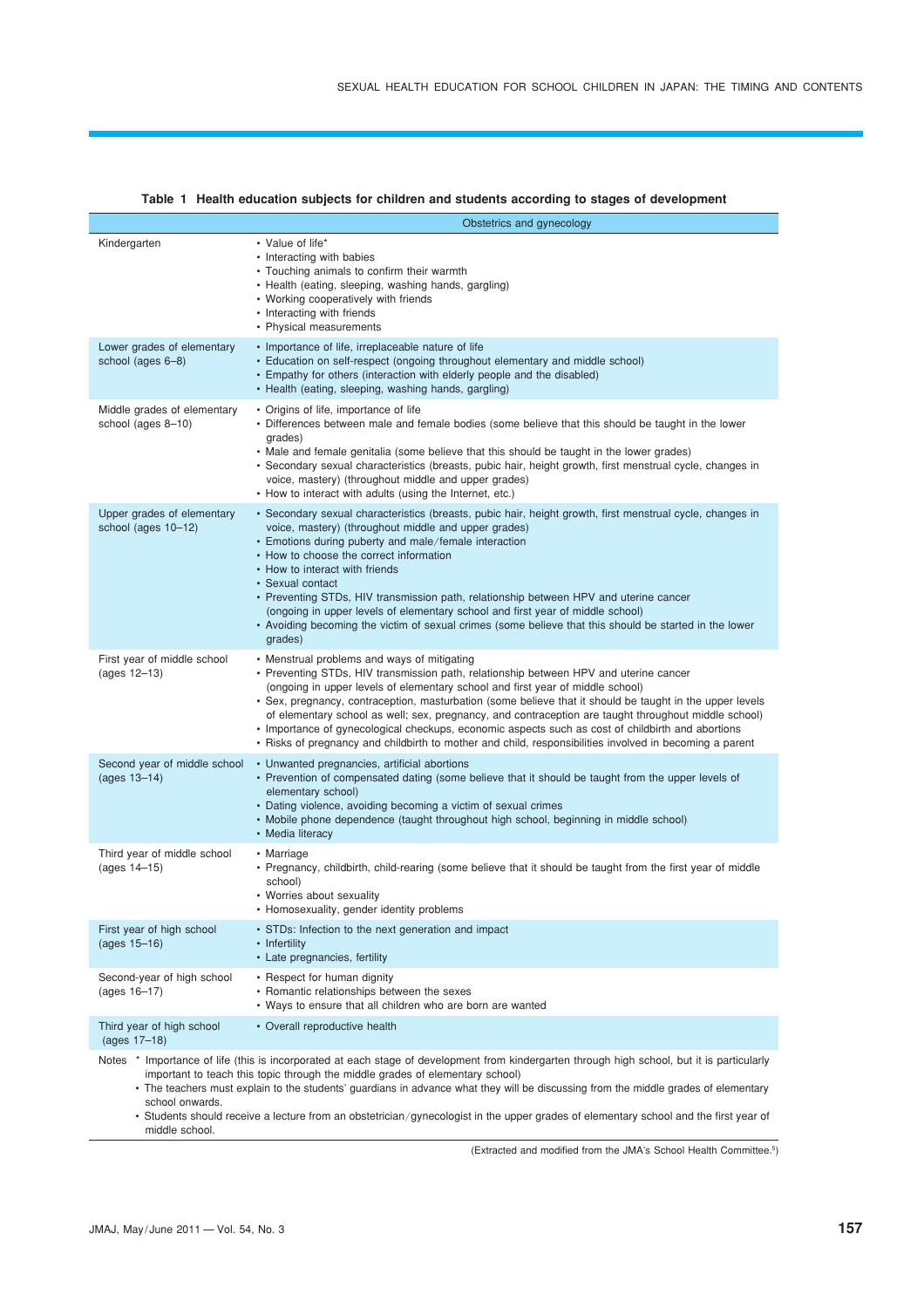|                                                                                                                                                                                                                                                                              | Total number of abortions: 876 cases |                                          |  |
|------------------------------------------------------------------------------------------------------------------------------------------------------------------------------------------------------------------------------------------------------------------------------|--------------------------------------|------------------------------------------|--|
| Contraception used or not, its methods                                                                                                                                                                                                                                       | Number of cases                      | Percentage                               |  |
| No contraception                                                                                                                                                                                                                                                             | 457                                  | 52.0                                     |  |
| External ejaculation                                                                                                                                                                                                                                                         | 174                                  | 19.8                                     |  |
| Condoms<br>Certain: Worn from beginning to end of sexual act<br>Error: Inadvertent situation such as tearing or falling off<br>Mid-course: Worn halfway through sexual act<br>Uncertain: Condom was used sometimes and not other<br>times, and/or forgot whether it was used | 230<br>(50)<br>(24)<br>(74)<br>(82)  | 26.2<br>(5.7)<br>(2.7)<br>(8.4)<br>(9.3) |  |
| OC                                                                                                                                                                                                                                                                           | 2                                    | 0.2                                      |  |
| <b>IUD</b>                                                                                                                                                                                                                                                                   | 2                                    | 0.2                                      |  |
| Other*                                                                                                                                                                                                                                                                       | 14                                   | 1.6                                      |  |
| Total                                                                                                                                                                                                                                                                        | 879                                  | 100.0                                    |  |

|  | Table 2 Contraception used in pregnancies that were aborted |  |  |  |  |
|--|-------------------------------------------------------------|--|--|--|--|
|--|-------------------------------------------------------------|--|--|--|--|

\* Other includes BBT, rape, mistakes with emergency contraception, and unknown. (Multiple answers)

(Extracted and modified from Adachi T.<sup>6</sup>)

24.8% by the first year (ages 15–16) of high school and 37.3 by the third year (ages 17–18) of high school. The rate for girls was 9.1% by the third year of middle school, 25.5% by the first year of high school and 45.6% by the third year of high school. Compared to 0.6% of girls, 2.8% of boys responded that they had had sexual experience for the first time in elementary school (ages 6–12).

Similarly, 2003 data from the Ibaraki Prefectural Board of Education<sup>2</sup> showed a steep rise in young people who have had their first sexual experience during the spring vacation between the third year of middle school and the first year of high school, when they have finished studying for high school entrance exams and are released from school. The rate rises from 12.2% to 24.8% for boys and 11.4% to 29.1% for girls. In addition, 0.5% of elementary school students stated that they had already had sexual experiences. National data from the Japanese Association for Sex Education<sup>3</sup> showed that in 2005, 27.0% of male high school students (ages 15–18) and 30.0% of female high school students had had sexual experience. The rate rises to 63.0% for boys and 62.0% for girls by the time they reach college age (about ages 18–19) (**Fig. 1**).

Given the need to prevent STDs and unwanted pregnancies, encourage HPV vaccination, and address sexual crimes, sexual education should be introduced from elementary school, before children begin to have sexual experiences. In addition, children should be armed with the pertinent knowledge by the time they are in their second year (ages 13–14) of middle school, before graduating middle school, when the rate of those having sexual experience rises sharply.

## **To What Extent?**

The issues of who should be providing sexual education, the extent of it, and how it is taught are extremely complicated. In the Ministry of Culture, Sports, Science and Technology's (MEXT) curriculum guidelines, the Q&A section on sexual education states that "sexual intercourse" and "condoms" will not be addressed in elementary school (ages 6–12). In middle school (ages 12–15), the effectiveness of condom use is discussed, but the correct method for wearing them is not addressed. Moreover, the word "sexual intercourse" is not used, but rather "sexual contact" is used when discussing AIDS and STD prevention. Conception and pregnancy is taught, but not the stages of pregnancy. However, according to 2005 report from Research Group on Sex Education in Tokyo Kindergartens, Elementary, Middle and High Schools, and Schools for Disabled Children,<sup>4</sup> when asked whether they knew the meaning of sexual contact, about 60% of students in the first year (ages 6–7) of elementary school and about 90% of the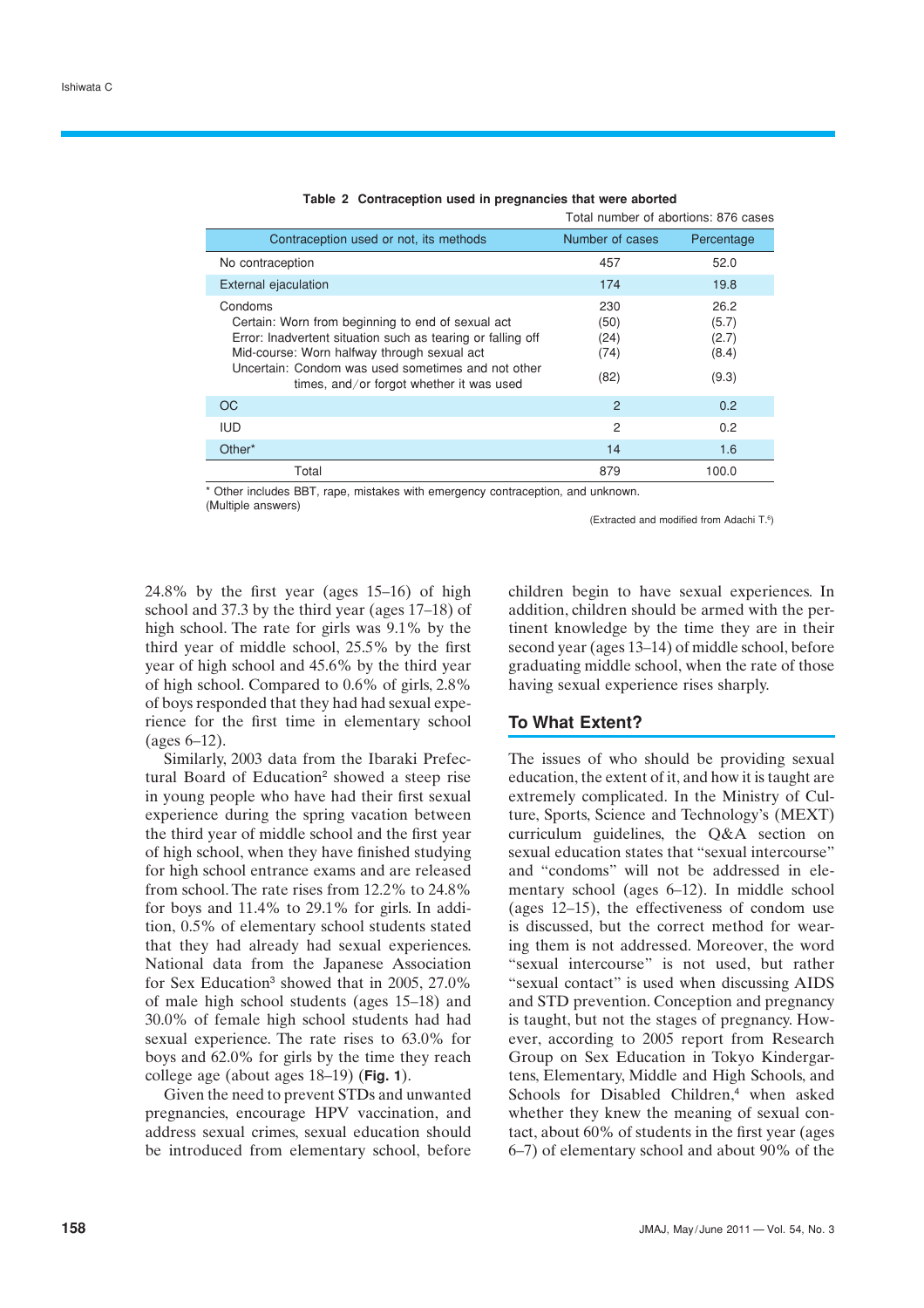students in the third year (ages 14–15) of middle school said that they did know, regardless of whether their understanding was correct or not.

In light of this situation, the health education subjects for children and students (draft) in accordance with developmental stages (**Table 1**) that the Japan Medical Association's School Health Committee<sup>5</sup> proposes broader. In Canada, where children receive sexual education from the age of five, the percentage of children who have sexual experience in high school is on the decline. Accordingly, we would surmise that repeated education from an early age so that children have accurate and specific knowledge would help prevent imprudent sexual behavior.

For example, many adolescents in Japan do not even know the time of the month in which women are most likely to become pregnant. Women should take their basal body temperature and know the days that they ovulate and their own endocrinological condition. Moreover, the failure rate of contraception is high for condoms, as indicated by the contraception used when women became pregnant and had abortions (**Table 2**). There are also STDs, including genital herpes, genital warts (condylomata acuminata), and hair lice, that cannot be prevented by condoms, even when they are used correctly. Birth control pills are extremely effective for contraception when taken correctly, and the failure rate is about 0.5%. The low-dosage birth control pills currently available also have ancillary effects, such as easing menstrual cramps, reducing the monthly flow, and regularizing the menstrual cycle. Students should also be taught about emergency contraception, which can be used to reduce the likelihood of pregnancy when birth control fails or a woman is raped.

## **Conclusion**

Unlike high schools, most of which have a crosssection of students based on academic performance, public elementary and middle schools teach all children in the community. Nowadays, people cannot expect the traditional large family made up of family members of all ages, and there is no interaction with neighbors of different ages, such as at public baths. It has long been said that educational function of the family is declining, but it is extremely difficult to educate parents. However, children are educated in schools whether they like it or not. Students can be instructed repeatedly, and indeed this is essential. It does take time, but we have to wait until these children with accurate knowledge go out into society and change conditions. Delaying sexual experiences for as long as possible or abstaining from sexual activity until social conditions are right are effective methods of preventing STDs and unwanted pregnancies, but actual sexual behavior among young people now shows that this method is extremely difficult to rely on. Accordingly, practical education to prevent unwanted pregnancy and STDs together with education on morals and ethics are both essential, and should go hand-in-hand.

There are many doubts as to the effectiveness of group instruction in schools, but even if the knowledge is not directly useful when the student hears a lecture or attends class, it will come back to him/her when it is needed in the future. Moreover, some school administrators believe that they can just provide individual instruction if there are any problems. However, in group instruction, the questions of a student who is inwardly worried about something but too afraid to ask would likely be answered. Both group instruction and individual instruction are necessary. Teachers cannot exceed the MEXT's restrictions as long as they have a teaching position. This means that, in consultation with the schools, doctors who specialize in these sexual related problems should go beyond the restrictions to provide the knowledge that students need.

#### **References**

**3.** Japanese Association for Sex Education, ed. White paper on sex among young people, report on sixth national survey of sexual activity among young people. Tokyo: Shogakukan; 2007;13–15.

**<sup>1.</sup>** Research Group's Committee for Field Survey of Sexual Education in Tokyo Kindergartens, Elementary, Middle and High Schools, and Schools for Disabled Children, ed. 2002 survey on sexual activity of children and students: report of survey on sex consciousness and behavior of school children in Tokyo. Tokyo: Gakko Tosho; 2002;48–49. (in Japanese)

**<sup>2.</sup>** Ibaraki Prefectural Board of Education. Report of survey on sexual activity (second-year high school students); 2004. (in Japanese)